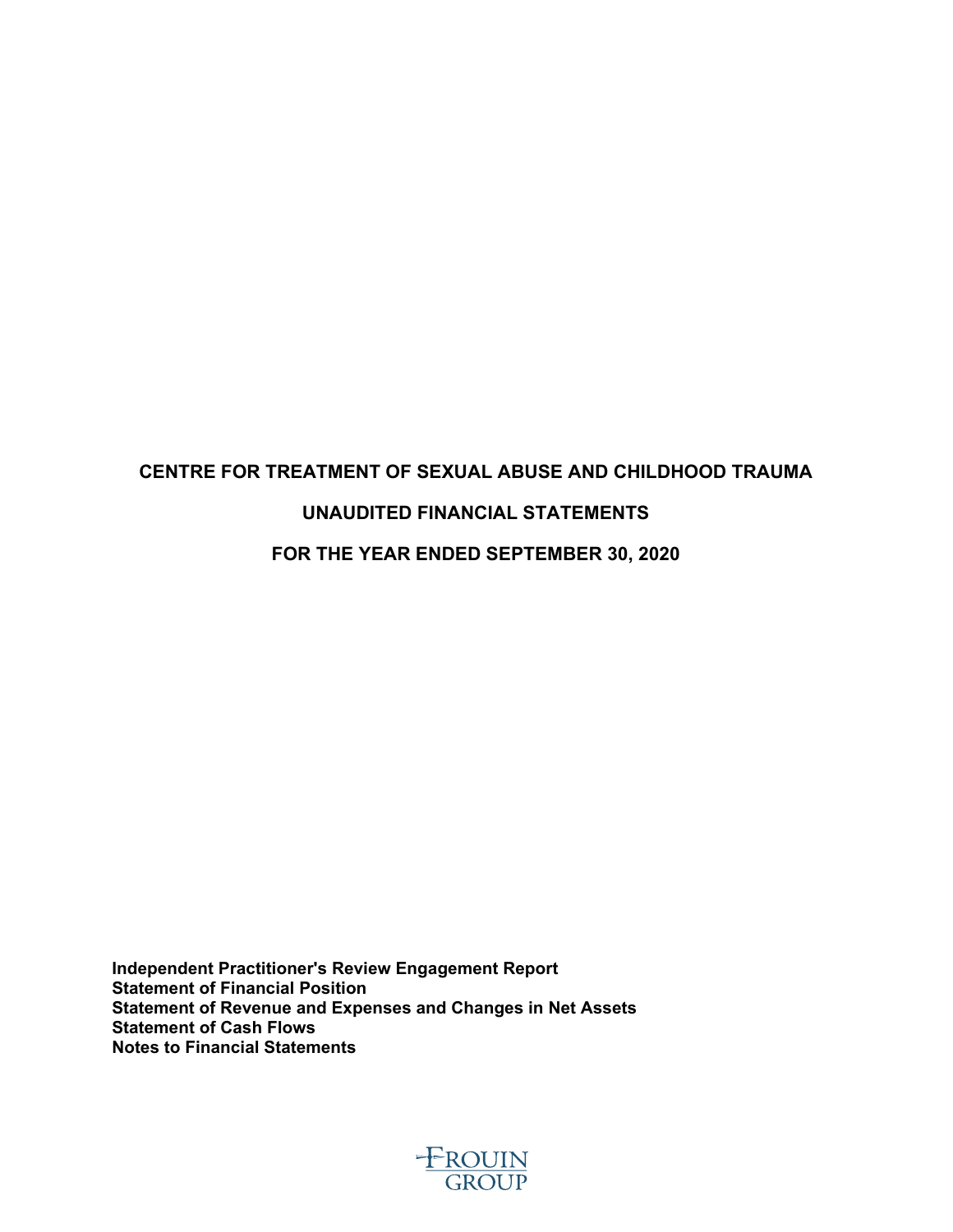

To the members of: Centre for Treatment of Sexual Abuse and Childhood Trauma **Ottawa** 

#### **INDEPENDENT PRACTITIONER'S REVIEW ENGAGEMENT REPORT**

We have reviewed the statement of assets and liabilities of Centre for Treatment of Sexual Abuse and Childhood Trauma as at September 30, 2020 and the statements of revenues and expenditures and changes in net assets and cash flows for the year then ended, and a summary of significant accounting policies and other explanatory information.

#### **Management's Responsibility for the Financial Statements**

Management is responsible for the preparation and fair presentation of these financial statements in accordance with Canadian accounting standards for not-for-profit organizations, and for such internal control as management determines is necessary to enable the preparation of financial statements that are free from material misstatement, whether due to fraud or error.

#### **Practitioner's Responsibility**

Our responsibility is to express a conclusion on the accompanying financial statements based on our review. We conducted our review in accordance with Canadian generally accepted standards for review engagements, which require us to comply with relevant ethical requirements.

A review of financial statements in accordance with Canadian generally accepted standards for review engagements is a limited assurance engagement. The practitioner performs procedures, primarily consisting of making inquiries of management and others within the entity, as appropriate, and applying analytical procedures, and evaluates the evidence obtained.

The procedures performed in a review are substantially less in extent than, and vary in nature from, those performed in an audit conducted in accordance with Canadian generally accepted auditing standards. Accordingly, we do not express an audit opinion on these financial statements.

#### **Basis for Qualified Conclusion**

In common with many not-for-profit organizations, Centre for Treatment of Sexual Abuse and Childhood Trauma derives revenue from donations and cash receipts, the completeness of which is not susceptible to satisfactory review procedures. Accordingly, review of these revenues was limited to the amounts recorded in the records of Centre for Treatment of Sexual Abuse and Childhood Trauma. Therefore, we were not able to determine whether any adjustments might be necessary to cash donation revenues, internship and supervision revenues and excess of revenues over expenses for the year ended September 30, 2020, as well as current assets and net assets as at September 30, 2020.

#### **Qualified Conclusion**

Based on our review, except for the matter described in the preceding paragraph, nothing has come to our attention that causes us to believe that these financial statements are not, in all material respects, in accordance with Canadian accounting standards for not-for-profit organizations.

Frouin Group Professional Corporation Ottawa, Ontario February 25, 2021

Authorized to practice public accounting by the Chartered Professional Accountants of Ontario

**Frouin Group Professional Corporation Chartered Professional Accountants 30 Colonnade Road, Unit 228, Ottawa, ON, K2E 7J6 Tel: 613-230-1022 Fax: 613-230-2954**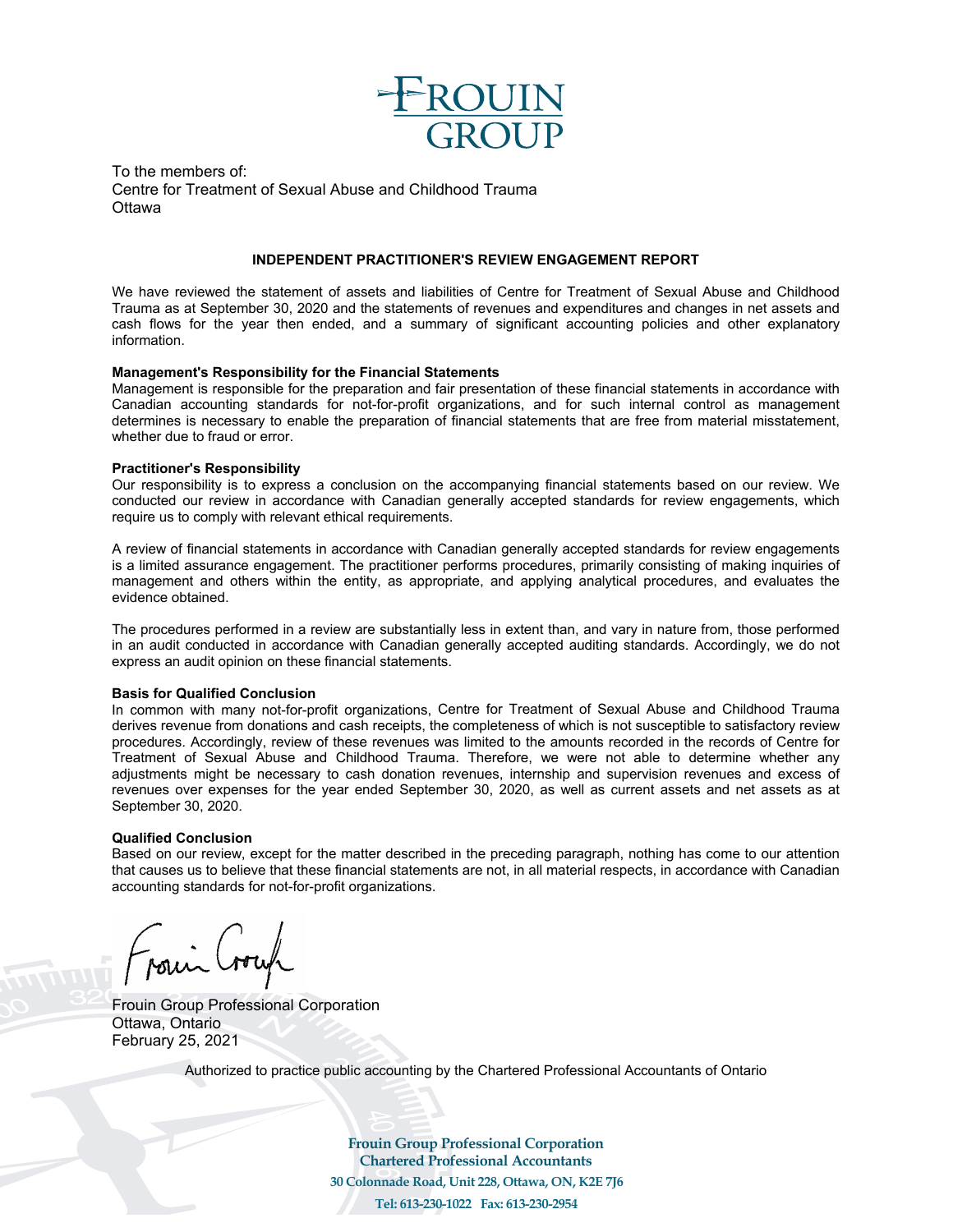# **UNAUDITED STATEMENT OF FINANCIAL POSITION**

#### **AS AT SEPTEMBER 30, 2020**

|                                         | <b>Restricted Funds</b> |                |                  |                |                |             |  | <b>Total</b>      |         |  |
|-----------------------------------------|-------------------------|----------------|------------------|----------------|----------------|-------------|--|-------------------|---------|--|
|                                         | <b>Subsidy</b>          |                | <b>Endowment</b> |                |                | General     |  |                   |         |  |
|                                         |                         | <b>Fund</b>    |                  | <b>Fund</b>    |                | <b>Fund</b> |  | 2020              | 2019    |  |
| <b>CURRENT ASSETS</b>                   |                         |                |                  |                |                |             |  |                   |         |  |
| Cash                                    | \$                      | 6,300          | -\$              | 68             | $\mathfrak{P}$ | 72,824 \$   |  | 79,192 \$         | 86,908  |  |
| Term deposits (Note 4)                  |                         | 0              |                  | 7,108          |                | 0           |  | 7,108             | 6,932   |  |
| <b>HST</b> receivable                   |                         |                |                  |                |                | 4,271       |  | 4,271             | 3,999   |  |
| Government wage subsidy receivable      |                         | 0              |                  | 0              |                | 6,152       |  | 6,152             | 0       |  |
| Accounts receivable                     |                         | O              |                  | 0              |                | 450         |  | 450               | 0       |  |
| Due from General Fund                   |                         | 25,427         |                  | 0              |                | 0           |  | 25,427            | 25,427  |  |
| Prepaid expenses                        |                         | 0              |                  | 0              |                | 3,377       |  | 3,377             | 3,338   |  |
| <b>TOTAL ASSETS</b>                     | \$                      | 31,727         | \$               | 7,176          | \$             | $87,074$ \$ |  | <u>125,977</u> \$ | 126,604 |  |
| <b>CURRENT LIABILITIES</b>              |                         |                |                  |                |                |             |  |                   |         |  |
| Accounts payable & accrued liabilities  | \$                      | 0              | \$               | 0              | \$             | $2,712$ \$  |  | 2,712 \$          | 2,715   |  |
| Government remittances                  |                         | 0              |                  | 0              |                | 728         |  | 728               | 307     |  |
| Due to Subsidy Fund                     |                         | 0              |                  | 0              |                | 25,427      |  | 25,427            | 25,427  |  |
| Deferred revenue (Note 6)               |                         | $\overline{0}$ |                  | $\overline{0}$ |                | 17,797      |  | 17,797            | 23,285  |  |
|                                         |                         | $\overline{0}$ |                  | $\mathbf{0}$   |                | 46,664      |  | 46,664            | 51,734  |  |
| <b>NET ASSETS (Note 7)</b>              |                         |                |                  |                |                |             |  |                   |         |  |
| Externally-restricted                   |                         | 0              |                  | 7,176          |                | 0           |  | 7,176             | 7,000   |  |
| Internally-restricted                   |                         | 31,727         |                  | 0              |                | 0           |  | 31,727            | 31,727  |  |
| Unrestricted                            |                         | 0              |                  |                |                | 40,410      |  | 40,410            | 36,143  |  |
|                                         |                         | 31,727         |                  | 7,176          |                | 40,410      |  | 79,313            | 74,870  |  |
| <b>TOTAL LIABILITIES AND NET ASSETS</b> | \$                      | 31,727         | \$.              | 7,176          | \$             | 87,074 \$   |  | 125,977 \$        | 126,604 |  |

#### **APPROVED ON BEHALF OF THE BOARD:**

Director \_\_\_\_\_\_\_\_\_\_\_\_\_\_\_\_\_\_\_\_ Director \_\_\_\_\_\_\_\_\_\_\_\_\_\_\_\_\_\_\_\_

**(See accompanying Notes to Financial Statements)**

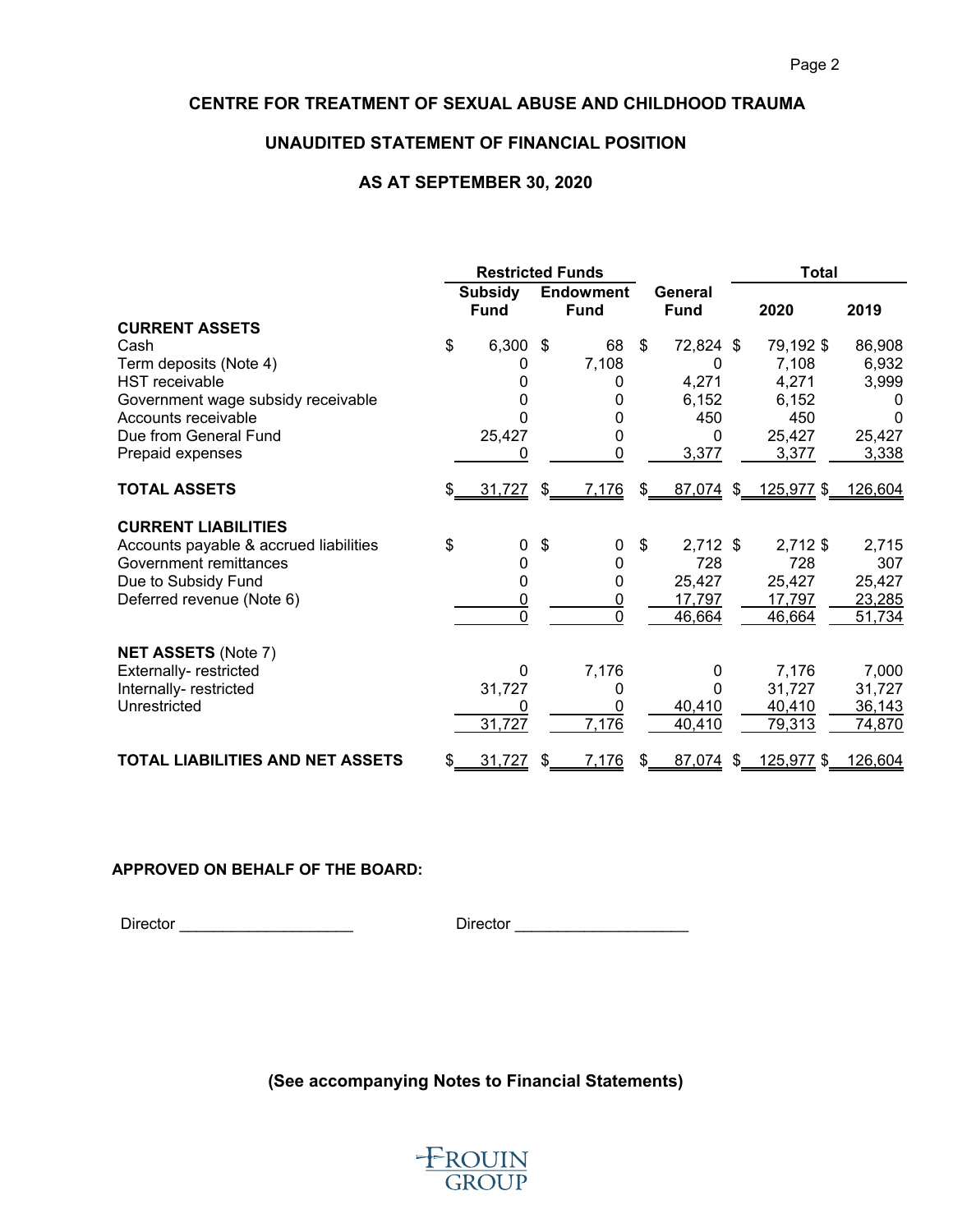# **UNAUDITED STATEMENT OF REVENUE AND EXPENSES AND CHANGES IN NET ASSETS**

# **FOR THE YEAR ENDED SEPTEMBER 30, 2020**

|                                                 | <b>Restricted Funds</b> |                               |    |                                 |                            |                        | <b>Total</b> |          |
|-------------------------------------------------|-------------------------|-------------------------------|----|---------------------------------|----------------------------|------------------------|--------------|----------|
|                                                 |                         | <b>Subsidy</b><br><b>Fund</b> |    | <b>Endowment</b><br><b>Fund</b> |                            | General<br><b>Fund</b> | 2020         | 2019     |
| <b>REVENUE</b>                                  |                         |                               |    |                                 |                            |                        |              |          |
| Associates' contributions - rental income       | \$                      | 0                             | \$ | 0                               | \$                         | 51,666 \$              | 51,666 \$    | 59,181   |
| Conferences and workshops                       |                         | 0                             |    | 0                               |                            | 1,475                  | 1,475        | 29,222   |
| Fundraising: third parties                      |                         | $\mathbf 0$                   |    | 0                               |                            | 0                      | 0            | 23,509   |
| Fundraising: events                             |                         | $\mathbf 0$                   |    | 0                               |                            | 1,775                  | 1,775        | 3,532    |
| Grant revenues (Note 10)                        |                         | $\mathbf 0$                   |    | 0                               |                            | 8,965                  | 8,965        | 10,000   |
| Memberships                                     |                         | $\overline{0}$                |    | 0                               |                            | 567                    | 567          | 0        |
| Cash donations                                  |                         | $\mathbf 0$                   |    | $\pmb{0}$                       |                            | 4,327                  | 4,327        | 3,640    |
| Admin fee - group therapy                       |                         | $\mathbf 0$                   |    | 0                               |                            | 550                    | 550          | 300      |
| Non-associate rental revenue                    |                         | $\overline{0}$                |    | 0                               |                            | 2,050                  | 2,050        | 2,611    |
| Internship and supervision                      |                         | $\mathbf 0$                   |    | $\pmb{0}$                       |                            | 18,157                 | 18,157       | 7,366    |
| Government wage subsidies                       |                         | $\mathbf 0$                   |    | 0                               |                            | 6,152                  | 6,152        | 0        |
| Interest                                        |                         | $\mathbf 0$                   |    | 0                               |                            | 176                    | 176          | $\Omega$ |
| <b>TOTAL REVENUE</b>                            |                         | $\mathbf 0$                   |    | $\mathbf 0$                     |                            | 95,860                 | 95,860       | 139,361  |
| <b>EXPENSES</b>                                 |                         |                               |    |                                 |                            |                        |              |          |
| Rent                                            |                         | $\mathbf 0$                   |    | 0                               |                            | 44,956                 | 44,956       | 46,045   |
| Conferences and workshops                       |                         | $\mathbf 0$                   |    | 0                               |                            | 636                    | 636          | 14,825   |
| Wages                                           |                         | $\mathbf 0$                   |    | 0                               |                            | 25,419                 | 25,419       | 15,989   |
| Professional fees                               |                         | $\mathbf 0$                   |    | 0                               |                            | 2,600                  | 2,600        | 2,500    |
| Fundraising expenses                            |                         | $\mathbf 0$                   |    | $\pmb{0}$                       |                            | 9                      | 9            | 8        |
| Office                                          |                         | $\mathbf 0$                   |    | $\mathbf 0$                     |                            | 1,204                  | 1,204        | 2,113    |
| Telephone                                       |                         | $\overline{0}$                |    | 0                               |                            | 501                    | 501          | 408      |
| Insurance                                       |                         | $\mathbf 0$                   |    | $\pmb{0}$                       |                            | 3,953                  | 3,953        | 3,756    |
| Groups (Note 10)                                |                         | $\mathbf 0$                   |    | 0                               |                            | 8,965                  | 8,965        | 10,000   |
| Internet                                        |                         | $\mathbf 0$                   |    | 0                               |                            | 728                    | 728          | 709      |
| <b>Bank charges</b>                             |                         | $\mathbf 0$                   |    | 0                               |                            | 590                    | 590          | 1,307    |
| Advertising and promotion                       |                         | $\mathbf 0$                   |    | 0                               |                            | 0                      | 0            | 278      |
| Group manual                                    |                         | 0                             |    | 0                               |                            | 0                      | $\mathbf{0}$ | 0        |
| Non-refundable portion of HST                   |                         | $\overline{0}$                |    | $\overline{0}$                  |                            | 1,856                  | 1,856        | 1,878    |
| <b>TOTAL EXPENSES</b>                           |                         | $\mathbf 0$                   |    | $\mathbf 0$                     |                            | 91,417                 | 91,417       | 99,816   |
| <b>EXCESS/(DEFICIENCY) OF</b>                   |                         |                               |    |                                 |                            |                        |              |          |
| <b>REVENUE OVER EXPENSES</b>                    | \$                      | $\overline{0}$                | \$ | $\overline{0}$                  | \$                         | 4,443 \$               | $4,443$ \$   | 39,545   |
| Balance, beginning of the year                  | \$                      | 31,727                        | \$ | 7,000                           | $\boldsymbol{\mathsf{\$}}$ | 36,143 \$              | 74,870 \$    | 35,325   |
| Excess/(Deficiency) of<br>revenue over expenses |                         | $\mathbf 0$                   |    | 0                               |                            | 4,443                  | 4,443        | 39,545   |
| Interfund transfer                              |                         | 0                             |    | 176                             |                            | (176)                  | 0            |          |
| Balance, end of the year                        | \$                      | 31,727                        | \$ | 7,176                           | \$                         | 40,410 \$              | 79,313 \$    | 74,870   |

**(See accompanying Notes to Financial Statements)**

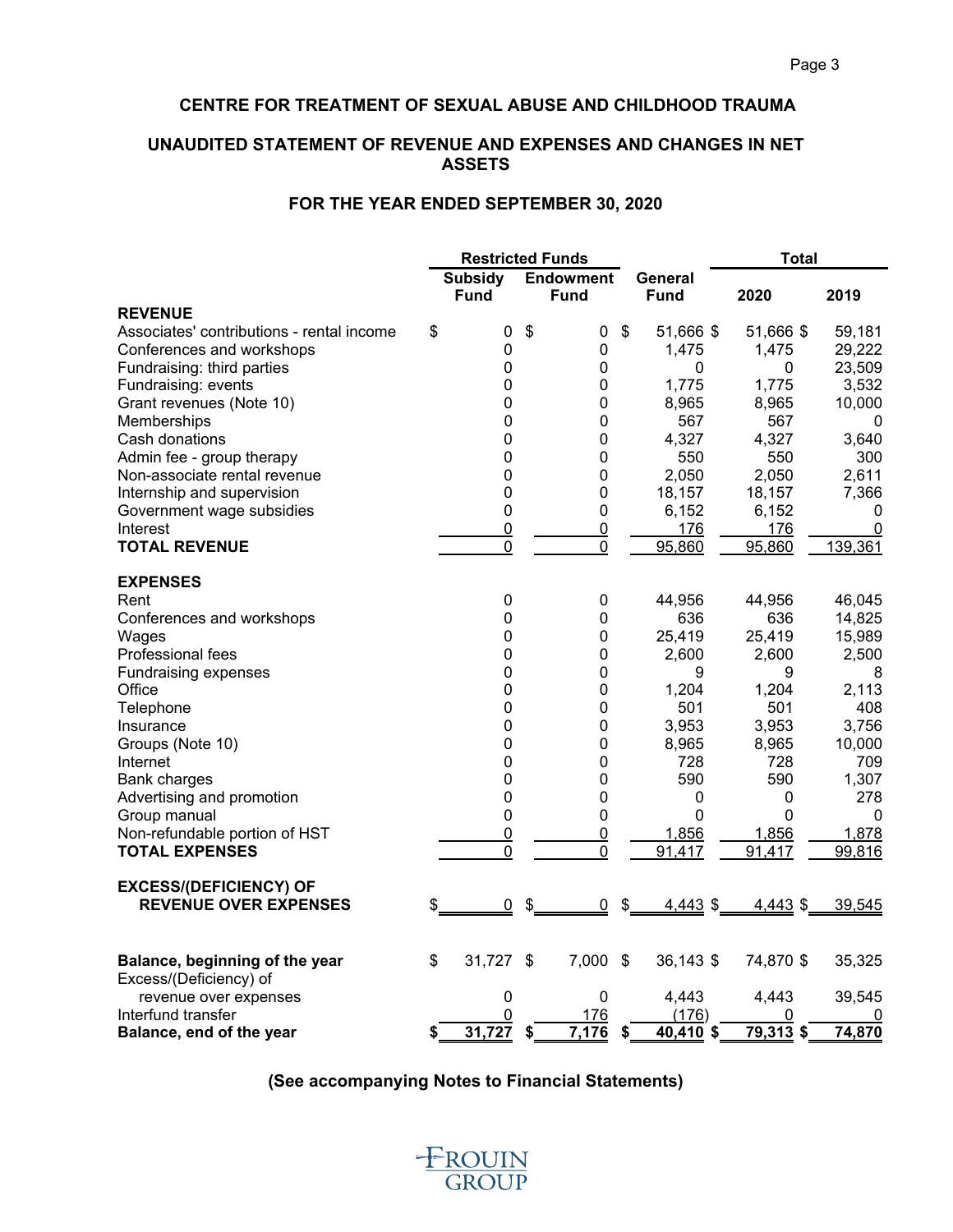# **UNAUDITED STATEMENT OF CASH FLOWS**

# **FOR THE YEAR ENDED SEPTEMBER 30, 2020**

| 2020                                      | 2019                                                                                                           |
|-------------------------------------------|----------------------------------------------------------------------------------------------------------------|
| 4,443<br>S<br><u>(11,983)</u><br>(7, 540) | \$<br>39,545<br>3,029<br>42,574                                                                                |
|                                           |                                                                                                                |
| (176)                                     | 0                                                                                                              |
|                                           |                                                                                                                |
| (7, 716)                                  | 42,574                                                                                                         |
| 86,908                                    | 44,334                                                                                                         |
| 79,192                                    | 86,908                                                                                                         |
|                                           |                                                                                                                |
|                                           |                                                                                                                |
| 79,192                                    | 86,908                                                                                                         |
|                                           | <b>CASH FLOWS FROM/(USED IN) OPERATING ACTIVITIES</b><br><b>CASH FLOWS FROM/(USED IN) INVESTING ACTIVITIES</b> |

**(See accompanying Notes to Financial Statements)**

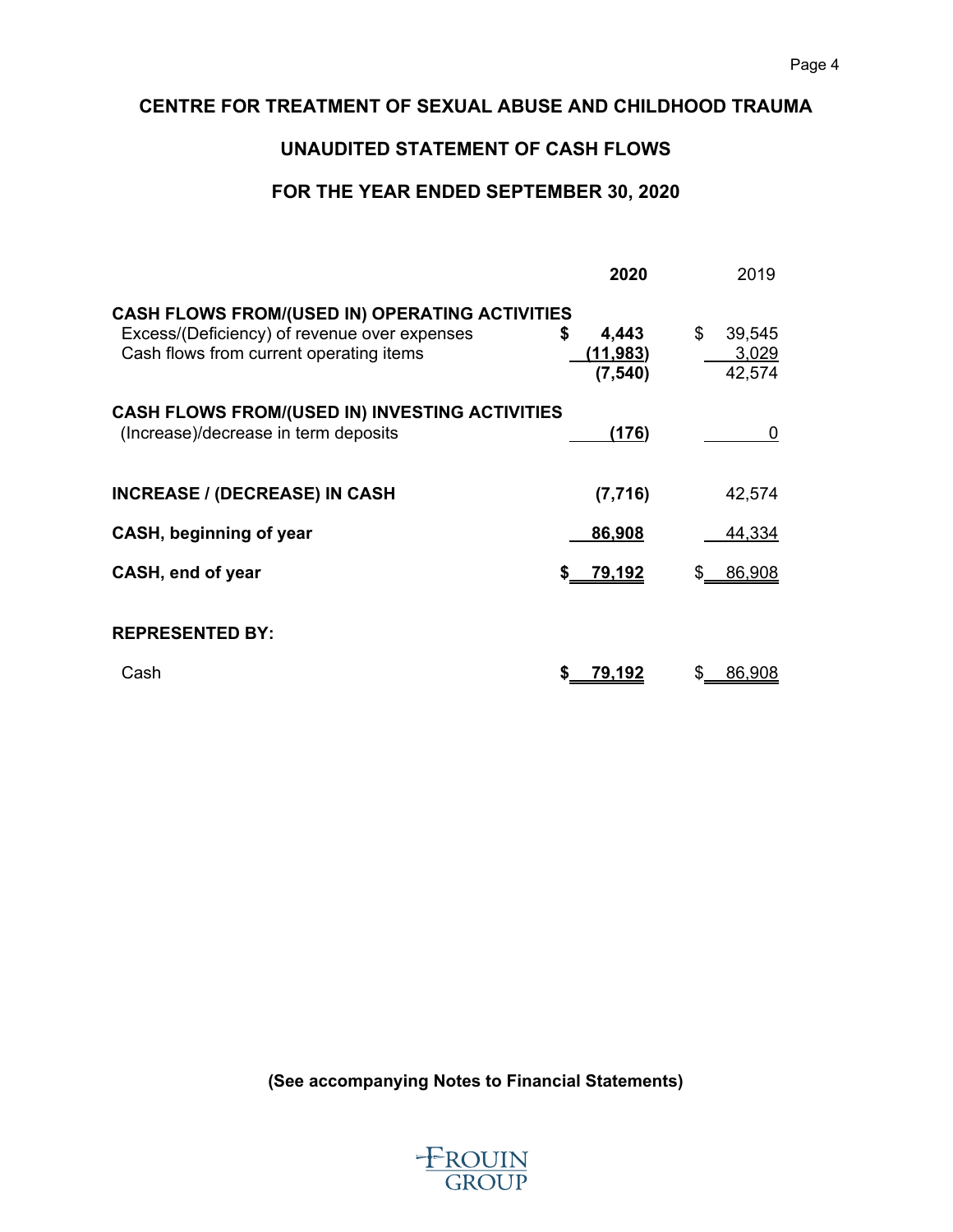# **NOTES TO UNAUDITED FINANCIAL STATEMENTS**

# **FOR THE YEAR ENDED SEPTEMBER 30, 2020**

#### **1. ORGANIZATION**

The Centre for Treatment of Sexual Abuse and Childhood Trauma (the Centre) is a nonprofit, charitable organization, incorporated November 30, 2002 without share capital, designed to provide comprehensive services for individuals who have experienced sexual abuse or other childhood trauma. The Centre also subsidizes the therapy of certain clients who are unable to meet the financial cost and this amount is reflected in the financial statements. The Centre is exempt from income taxes under Section 149 of the Income Tax Act.

# **2. SIGNIFICANT ACCOUNTING POLICIES**

The financial statements were prepared in accordance with Canadian accounting standards for not-for-profit organizations and include the following significant accounting policies:

#### **a. Use of estimates**

The preparation of financial statements requires management to make estimates and assumptions that affect the reported amounts of assets and liabilities and disclosure of contingent assets and liabilities at the date of the financial statements, and the reported amounts of income and expenditures during the reporting period. Actual results may differ from management's best estimates as additional information becomes available in the future

#### **b. Term deposits**

Term deposits are reported at fair value.

#### **c. Fund accounting**

The General Fund accounts for the Centre's administration, workshop and conference expenses, group therapy services and reports the investment in capital assets.

The Subsidy Fund accounts for restricted donations received by the Centre for the purpose of subsidizing therapy and the therapy delivered to clients approved for subsidy by the Centre.

The Endowment Fund reports resources contributed to the endowment. Investment income earned on the resources of the Endowment Fund is reported in the General Fund or Subsidy Fund depending on the nature of any restrictions imposed by contributors of the funds for the endowment.

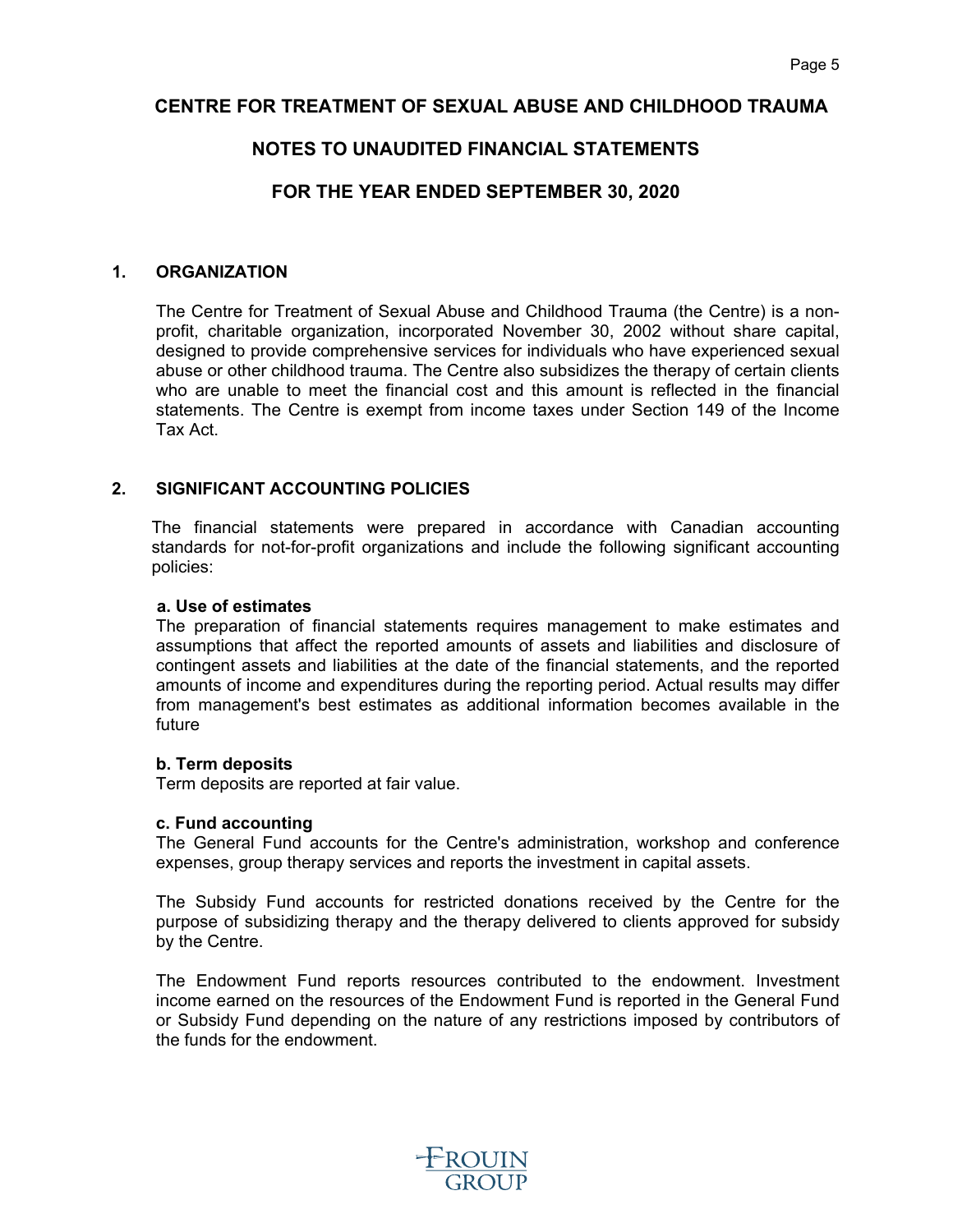# **NOTES TO UNAUDITED FINANCIAL STATEMENTS**

**FOR THE YEAR ENDED SEPTEMBER 30, 2020**

# **2. SIGNIFICANT ACCOUNTING POLICIES (continued)**

### **d. Revenue recognition**

The Centre follows the restricted fund method of accounting for contributions. Restricted contributions for which there is a corresponding restricted fund are recognized as revenue of that fund when received or receivable. Restricted contributions for which there is no corresponding restricted fund are recognized as revenue in the year in which the related expenses are incurred. Unrestricted contributions from donations and events are recognized as revenue when received or receivable if the amounts to be received can be reasonably estimated and collection is reasonably assured. Conference and workshop revenue is recognized when the event is held. Investment income is recognized as revenue when earned.

#### **e. Capital assets**

Capital assets are recorded at cost. Amortization is recorded on a straight-line basis over the estimated useful life of five years, except in the year of acquisition, when a half year of amortization is taken.

### **f. Contributed materials and services**

Contributions received in the form of materials and services are recorded at fair value at the date of contribution when the fair value can be reasonably estimated and when the materials and services are used in the normal course of operations.

# **3. FINANCIAL INSTRUMENTS**

The carrying value of cash, term deposits, accounts receivable, accounts payable and accrued liabilities, approximate their fair value because of the relatively short period to maturity of the instruments. It is management's opinion that the Centre is not exposed to significant interest, currency or credit risks.

# **4. TERM DEPOSITS**

The term deposits consist of a Guaranteed Investment Certificate, maturing in May 2021 bearing interest at 1.30%.

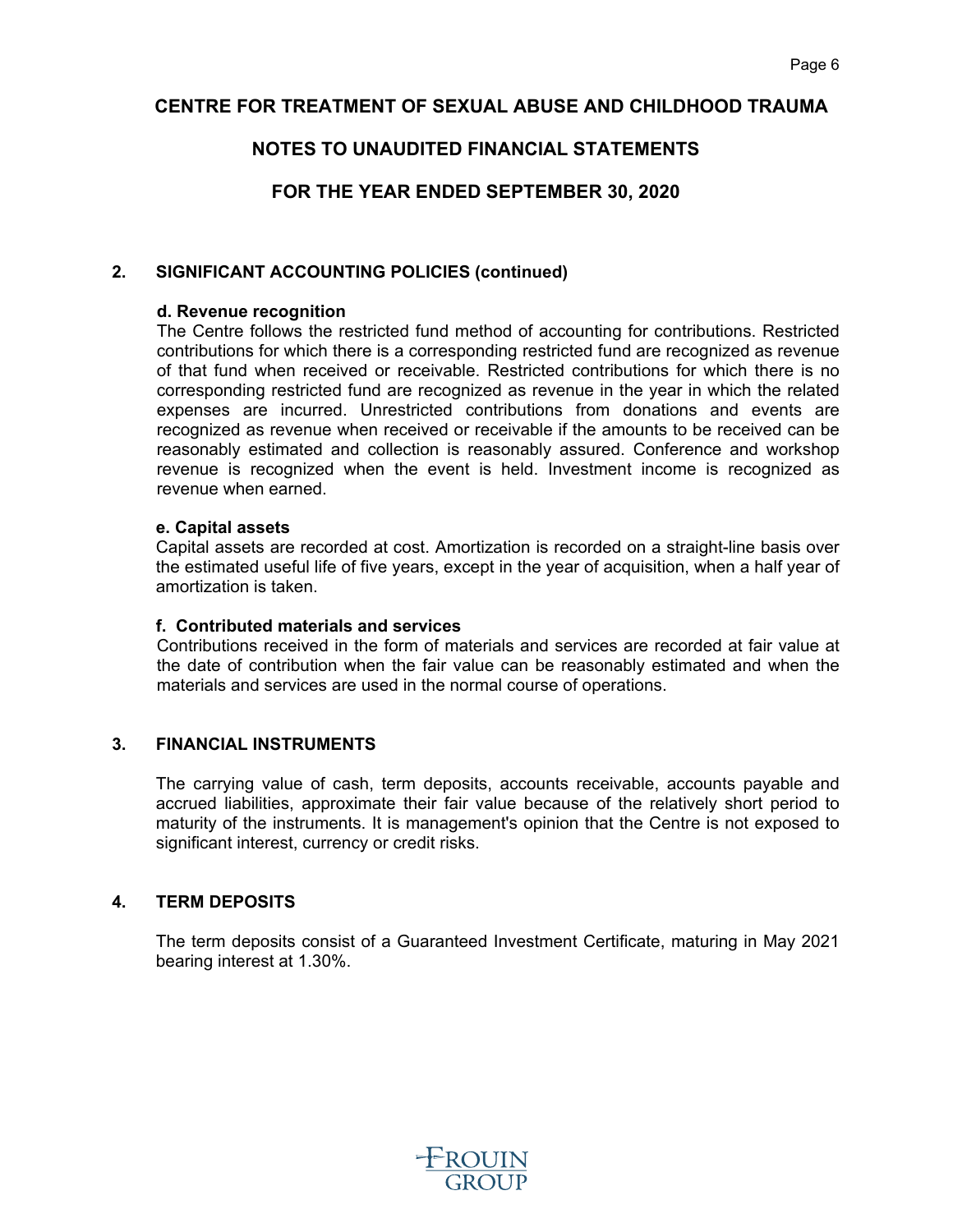# **NOTES TO UNAUDITED FINANCIAL STATEMENTS**

# **FOR THE YEAR ENDED SEPTEMBER 30, 2020**

# **5. PROPERTY & EQUIPMENT**

All property and equipment has been fully-amortized in prior years and no new additions have been made in the current or prior year.

| Cost        |                          |          |                                                    |        |                                         | Net Book<br>Value<br>2019 |
|-------------|--------------------------|----------|----------------------------------------------------|--------|-----------------------------------------|---------------------------|
| \$<br>2,548 | \$                       | (2, 548) | S                                                  | 0<br>0 | S                                       | 0                         |
| 800         |                          | (800)    |                                                    |        |                                         | 0                         |
|             |                          |          |                                                    |        |                                         |                           |
|             | 5,381<br>2,100<br>10,829 |          | Accumulated<br>Amortization<br>(5, 381)<br>(2,100) |        | <b>Net Book</b><br><b>Value</b><br>2020 | 10,829                    |

# **6. DEFERRED REVENUE**

Deferred revenue consists of grant amounts, memberships, workshop fees and lease inducement.

Grants and workshop revenues will be recognized in the year in which the services are performed. Membership revenue will be recognized over the term of the membership, generally one year.

Lease inducements are accounted for as a reduction of the lease expense over the term of the lease.

# **7. NET ASSETS**

#### Internally-Restricted

Restricted donations received by the Centre for the purpose of subsidizing therapy are reported in the Subsidy Fund. Interest income earned on Subsidy Fund assets is reported as an increase to the Subsidy Fund.

#### Externally-Restricted

Contributions (nil in 2020 and also in 2019) are reported as increases to the Endowment Fund. Interest on Endowment Fund investments is reported as interest revenue in the General Fund.

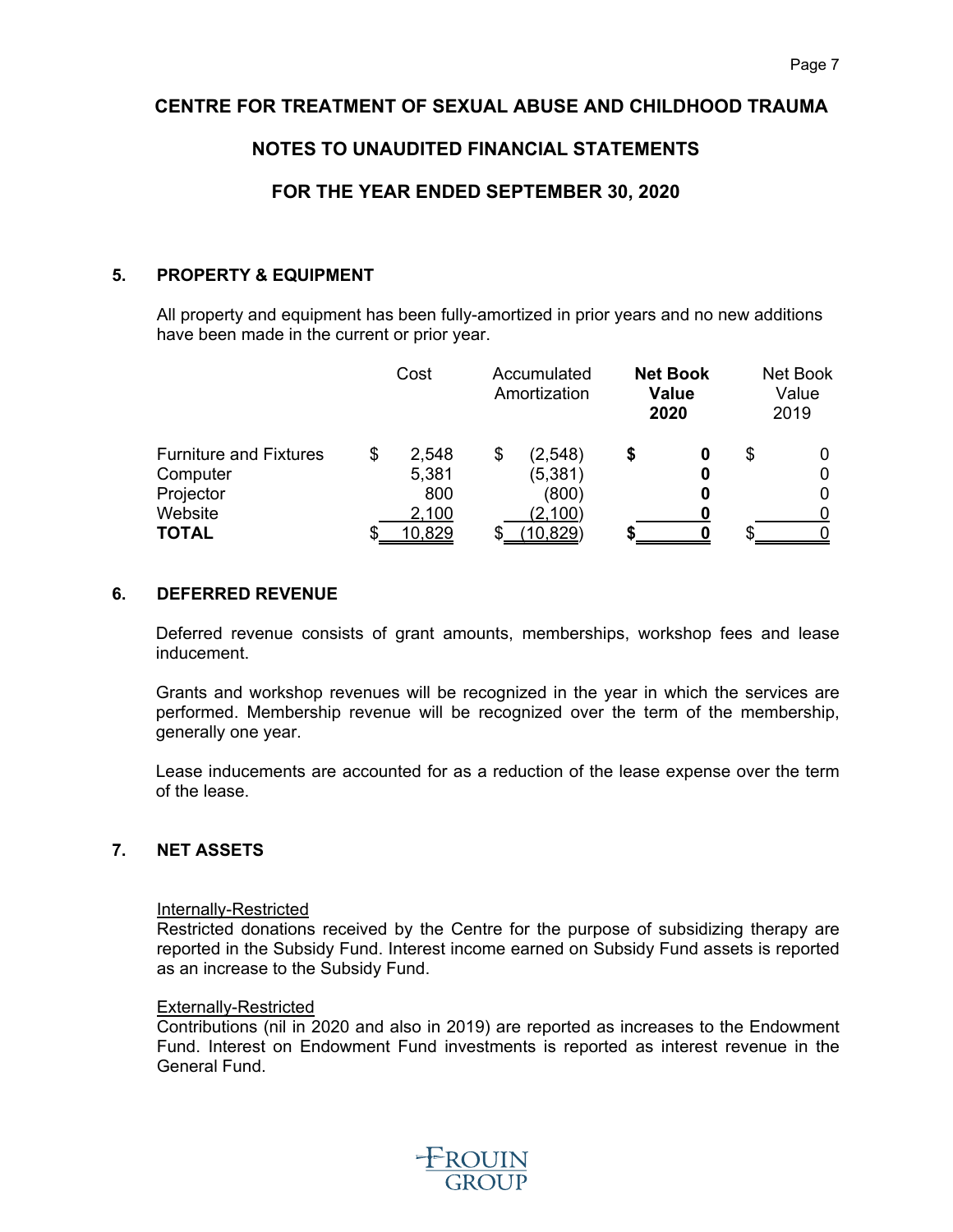# **NOTES TO UNAUDITED FINANCIAL STATEMENTS**

# **FOR THE YEAR ENDED SEPTEMBER 30, 2020**

### **8. FINANCIAL RISK MANAGEMENT POLICY**

The Centre is exposed to various risks through its financial instruments. The following analysis provides a measure of the risks at September 30, 2020:

#### **a) Credit risk**

Cash and term deposits are held with Canadian chartered banks. Credit risk associated with receivables is minimal since they primarily consist of HST rebates receivables which are expected to be fully collectible. Consequently, the overall exposure to credit risk is considered to be low.

#### **b) Currency risk**

The Centre's functional currency is the Canadian dollar. The Centre does not enter into foreign currency transactions and does not use foreign exchange forward contracts.

#### **c) Liquidity risk**

The Centre manages its liquidity risk by regularly monitoring forecasted and actual cash flow and financial liability maturities, and by holding assets that can be readily converted into cash. Accounts payable are normally paid within 30 days.

#### **d) Interest rate risk**

The Centre is exposed to interest rate risk with regards to its cash and investments. The Centre has no interest-bearing liability. Fluctuations in market rates of interest on cash do not have a significant impact on the organization's results of operations. Term deposits are not exposed to significant interest rate risk due to their short-term nature.

#### **e) Market risk**

The market risk associated with term deposits is minimal since these assets are invested in short-term Guaranteed Investment Certificates.

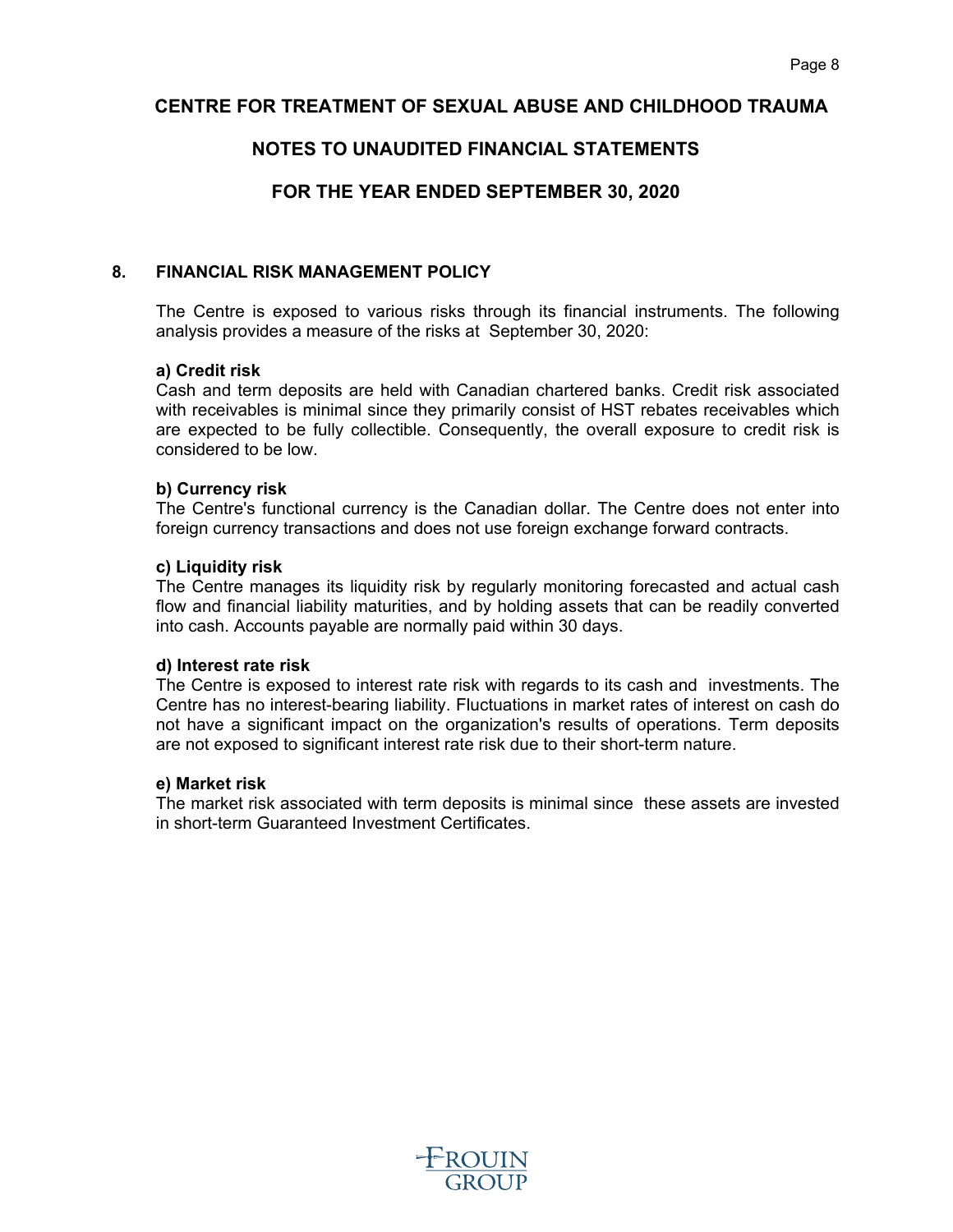# **NOTES TO UNAUDITED FINANCIAL STATEMENTS**

# **FOR THE YEAR ENDED SEPTEMBER 30, 2020**

#### **9. CONTRACTUAL OBLIGATIONS**

The Centre has entered a lease agreement to rent its premises starting August 15, 2016 which expires March 14, 2022. The lease obligation is reduced by associate contributions received from associates of the Centre for their part time use of office space. The future minimum rent payments, without taking into account the sublease payments received from associates of the Centre totals \$62,016 and include the following payments over the next 2 years:

| Year         | <b>Rent Payment</b> |
|--------------|---------------------|
| 2021<br>2022 | 42,525<br>19,491    |
| Total        | 62,016              |

The associate contributions are an estimate and may fluctuate depending on the associates' commitment to leasing office space from the Centre, therefore they are not reflected above. Should the associates decide to end their lease with the Centre, the Centre is still committed to the above future minimum rent payments.

During the year, the Centre engaged a contractor to complete group manuals for the organization. As of year end, this project is still in progress and \$4,000 remains to be paid on the contract.

# **10. GROUPS**

The Centre received grant funding from the City of Ottawa which was used to run trauma-related groups during the current year. Along with \$1,000 paid for group manuals, the Centre paid \$7,926 of facilitator fees to run these groups. Of this amount, \$3,509 was paid to board members for their work performed as associate therapists with these groups. The transaction was done at the exchange amount and was in the normal course of operations.